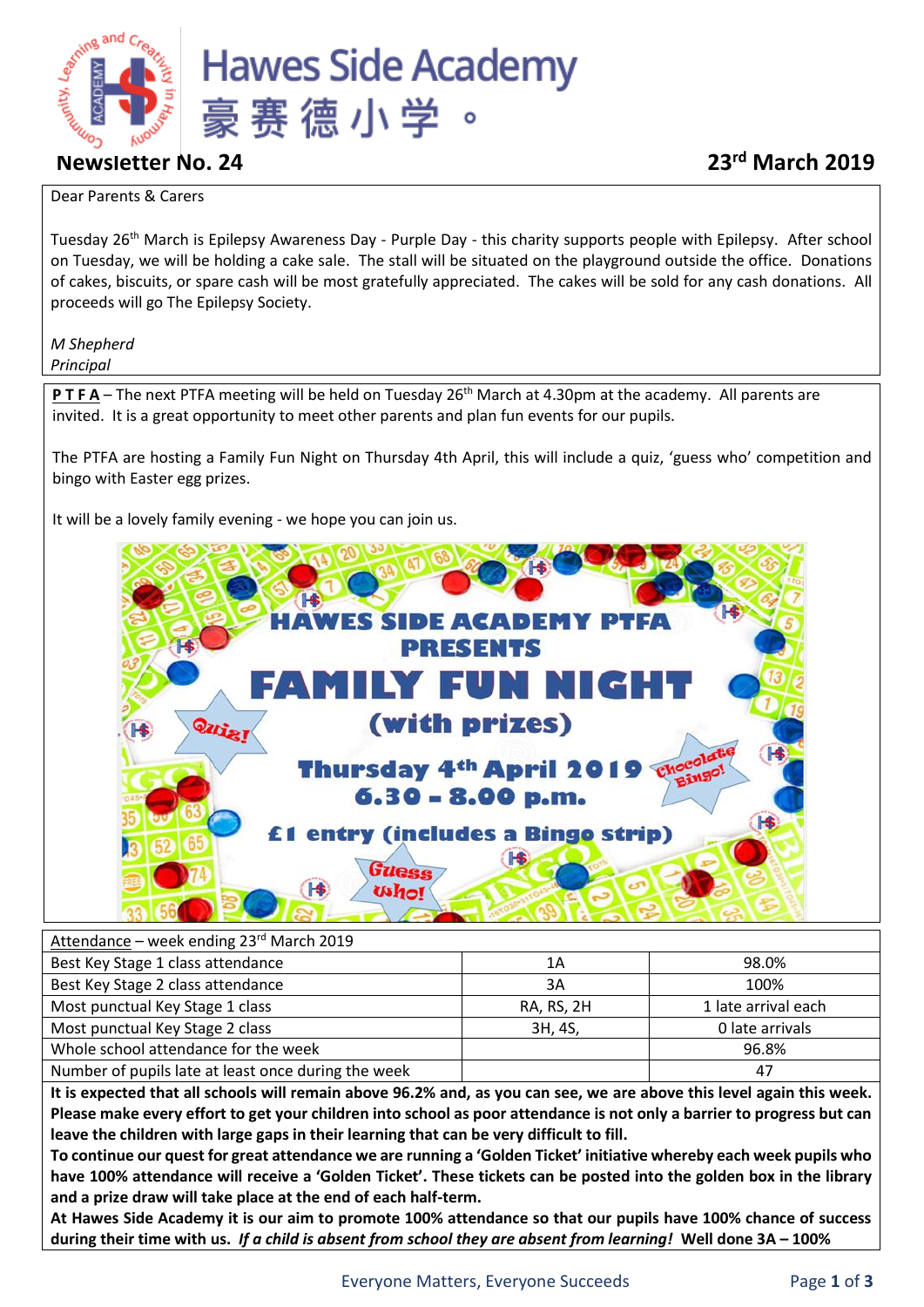| <b>Class</b>   | <b>Effort Award</b>                                                                              | <b>School Values Award</b><br>(Respect, Resilience, Responsibility, Reconciliation,<br><b>Reflection, Everyone Matters)</b> |  |
|----------------|--------------------------------------------------------------------------------------------------|-----------------------------------------------------------------------------------------------------------------------------|--|
| 1H             | Alfie $-$ For super effort with handwriting                                                      | Logan - For showing respect by always being ready to<br>listen                                                              |  |
| 1 <sub>S</sub> | Scarlett - For working really hard this week in all<br>lessons                                   | Jacob - For always being kind and respectful towards<br>others in the classroom                                             |  |
| 1A             | Hallie - For her recent improvements in phonics<br>and becoming an independent reader and writer | Lexi - For showing great resilience last week completing<br>her work even when she was upset                                |  |
| 2H             | Lennon - For great work in topic writing about<br>mini beasts                                    | Ruby - For always being kind, helpful and friendly                                                                          |  |
| <b>2S</b>      | Harry - For great work on fractions                                                              | Riley-Brian - For being a good friend and helping other<br>members of the class                                             |  |
| 2A             | Abigail - For making the furthest flying paper<br>aeroplane during science week                  | <b>Connor</b> - For being a kind, caring and responsible<br>members of the class                                            |  |
| 3H             | <b>Courtney</b> - For super effort to increase her<br>independent work                           | Dakota - For super resilience in her maths work                                                                             |  |
| <b>3S</b>      | <b>Class 3S</b> - For fantastic effort in our class assembly                                     | Luca $-$ For being a great team member                                                                                      |  |
| 3A             | <b>Frankie</b> – For excellent effort in her science work                                        | Liam - For showing greater resilience in his maths work                                                                     |  |
| 4H             | <b>Sammy</b> - For fantastic fraction work in practical<br>maths                                 | Amelia - For including others and showing everyone<br>matters                                                               |  |
| 4S             | Elysia - For giving 100% effort in maths this week                                               | Jayden - For always treating other respectfully                                                                             |  |
| 4A             | Mason - For working really hard at learning<br>decimals                                          | Chloe - For being a responsible caring class member                                                                         |  |
| 5H             | Leon $-$ for super effort with his writing                                                       | Paul - For showing a more responsible attitude at<br>playtime                                                               |  |
| 5S             | <b>Eric</b> – For trying his best in maths                                                       | Cienna - For being respectful to others                                                                                     |  |
| 5A             | Erin - For effort towards improving her<br>multiplication knowledge                              | Freya - For always being resilient in maths                                                                                 |  |
| 6H             | Lola - For fantastic effort in her mock SATs                                                     | Harvey - For always being responsible in his learning                                                                       |  |
| 6S             | Class 6S - For working super hard in mock SATs                                                   | Kaitlin - For always reflecting on her learning                                                                             |  |
| 6A             | Emily - For fantastic efforts with learning                                                      | Casey - For showing fantastic respect to teachers                                                                           |  |

**Hawes Side Academy Website** – Don't forget to visit our website to see all of our latest news see: [www.hawes](http://www.hawes-side.co.uk/news)[side.co.uk/news](http://www.hawes-side.co.uk/news)

## **Diary Dates** *(correct at time of printing)*

PTFA Meeting - Tuesday  $26<sup>th</sup>$  March @ 4:30pm Class 2S Family Assembly - Thursday  $28<sup>th</sup>$  March - 2:50-3:10pm PTFA – Family Fun Night – Thursday  $4^{th}$  April – 6:30-8:00pm Class 2A Family Assembly - Friday 5<sup>th</sup> April - 2:50-3:10pm SfA Presentation to Parents – Thursday  $11<sup>th</sup>$  April @ 3:30pm (Further details to follow)

**School closes for Easter Break 2019 Term – Non Uniform Day (£1 donation gratefully received to go towards curriculum enhancement) – Friday 12th April 2019**

*(Whole school finish @ 2:00pm)*

**School re-opens – Tuesday 23rd April 2019 @ 8:50am**

Everyone Matters, Everyone Succeeds Page **2** of **3**